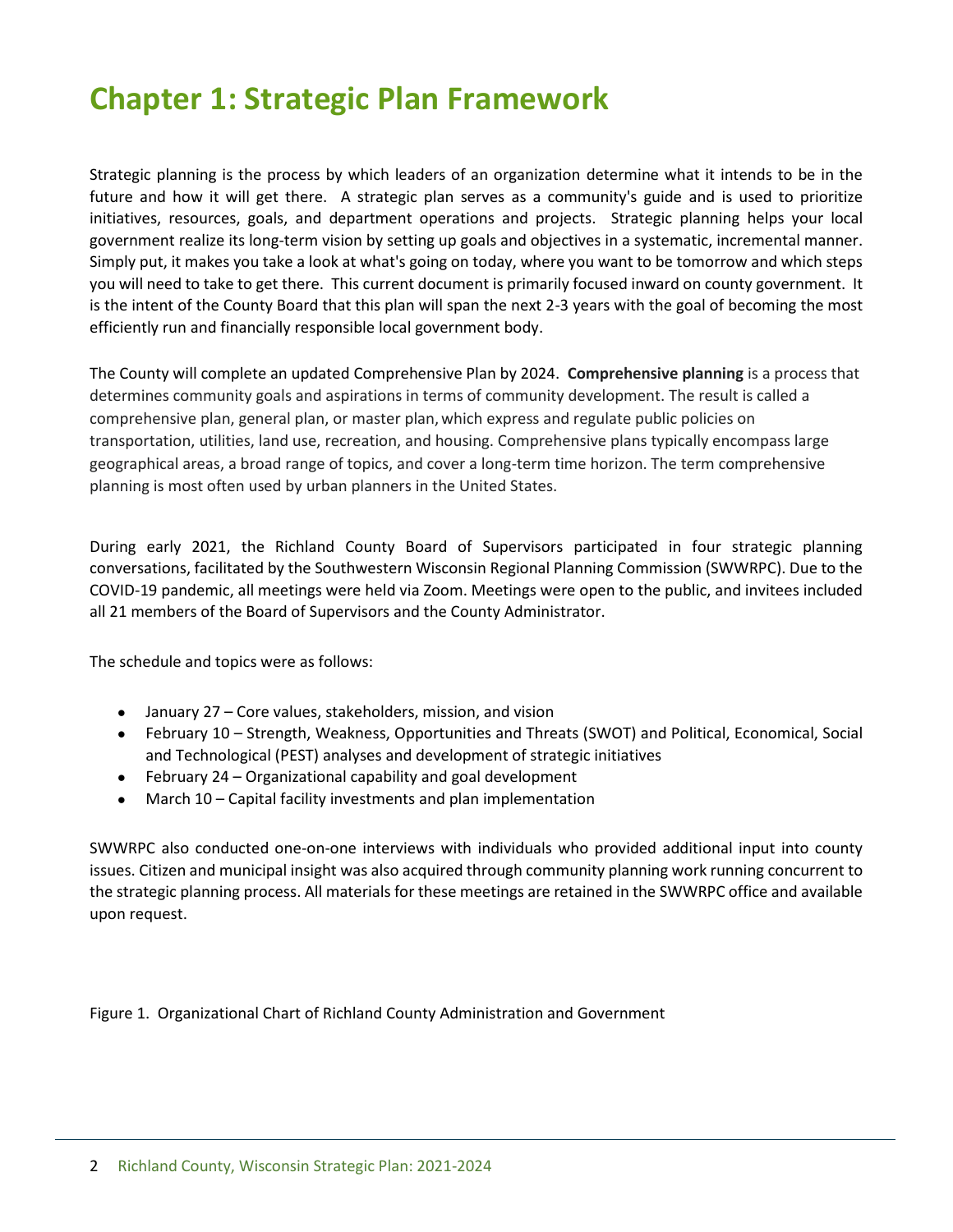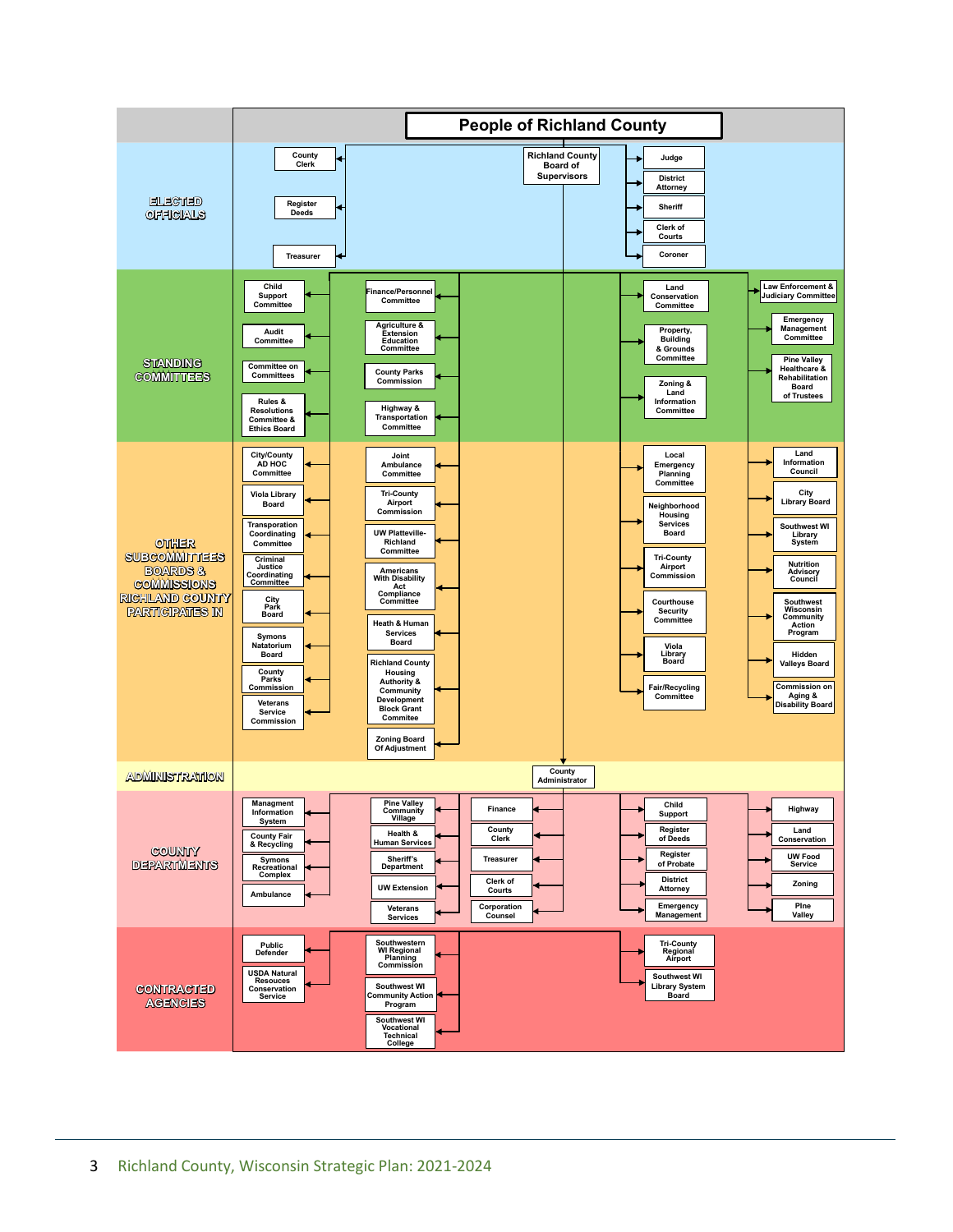#### **Strategic Priorities**

The following strategic priorities will address the challenges identified in this plan, and form the basis for recommended actions.

- **Effectiveness** Implement operational efficiencies to reduce the costs and free up revenue.
- **Growth** Work to increase the county's population and tax base fund services in a balanced manner. Richland County must find a balance between infrastructure, workforce, housing, and population.
- **Focus** Evaluate, prioritize, and scale back or eliminate discretionary services in order to focus resources on providing services with sustainable revenue or which generate measurable community wealth.
- **Improvement** Create a culture of continual improvement to sustain progress.

## **Framework for Decision-Making**

The county will have to make several hard decisions in the coming years, and it's beyond the ability of this document to detail each step in that process. However, it will serve as a guide during the decision-making process. Prioritizing future investments should be informed by the following criteria.

#### **Core Values**

The county's practices must be tethered to its principles if it is to have some coherent strategy moving forward. Core values form the basis for decisions, since they bind decision-makers to their decisions. The board intends to make decisions that plant seeds of success for the future. The County Board provided the following core values during the planning process:

**Integrity** – Engage in county work with honesty and transparency in all proceedings. Meet commitments. Value the multitude of experiences on the board and the diversity of opinions this brings to decision-making.

**Public Service** – Serve the county professionally and with competence. Be efficient and objective in decisionmaking. Focus on doing work that is relevant to both current and future generations of county residents.

**Accountability** – Assume ownership of decisions. Be diligent and follow-through on projects. Be responsive to the needs of county residents as a whole, while recognizing the intrinsic value of every person.

**Open-minded** – Govern in a collaborative manner, unbiased by personal interest. Listen to the needs of residents, while being aware of future demands on county services

#### **Mission and Vision for County Government**

**Mission:** Richland County will think strategically and anticipate the future, ensuring that the decisions made today will have lasting value and provide fiscal solvency. The needs of individuals will be respected while recognizing responsibility to the community as a whole.

**Vision:** Richland County will be a leader for resilient rural counties and a place where people love life, enjoy work, and are empowered to raise thriving families.